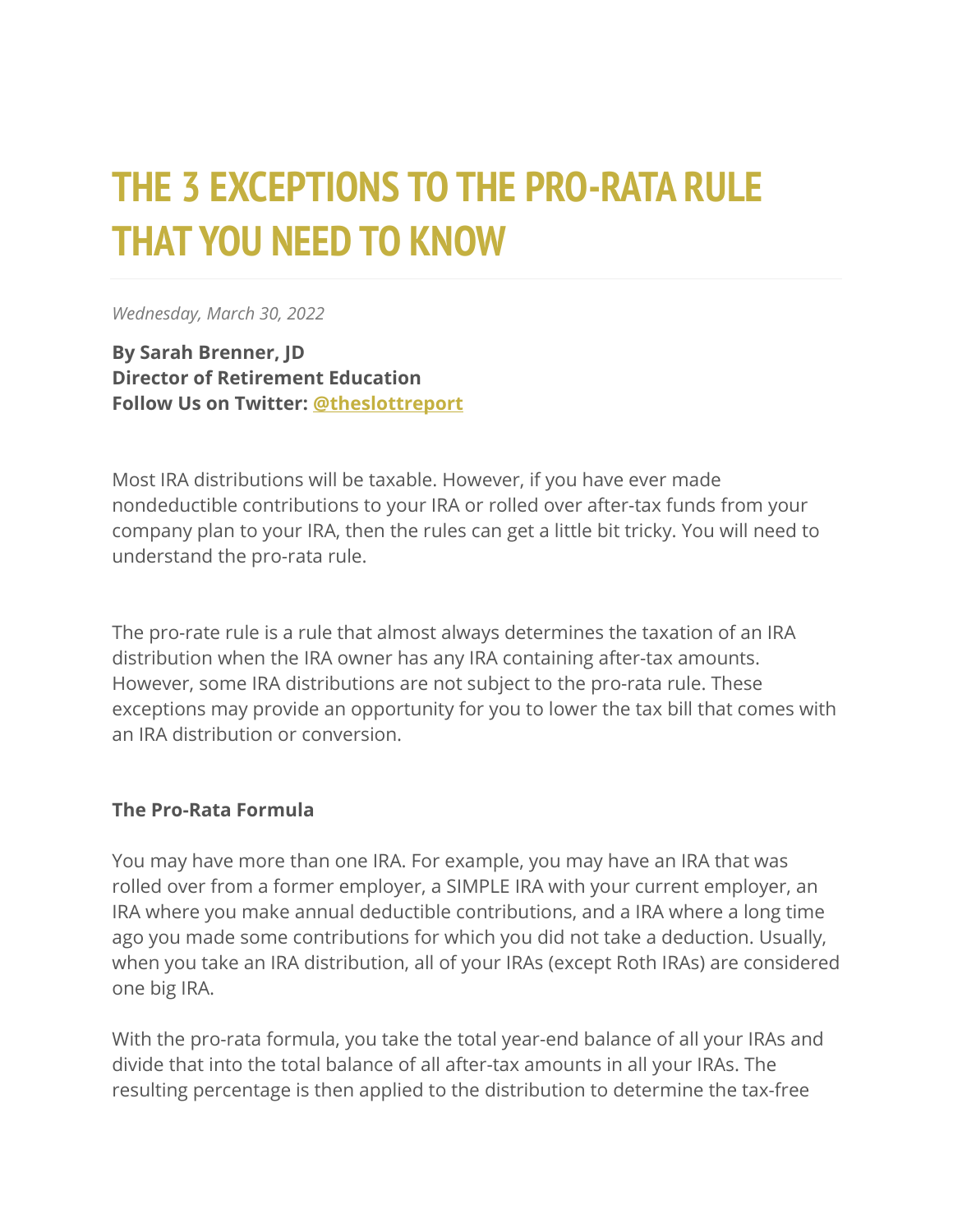portion of your distribution. The remaining part of the distribution is taxable. You cannot separate out any one part of your IRAs and select only that part to be your distribution. You cannot take out or convert only the after-tax funds in your IRAs. You must use the pro-rate formula. The pro rata formula is determined using IRS Form 8606.

## **Exceptions to the Pro-Rata Rule**

While most IRA distributions are subject to the pro-rata rule, you should know that there are some exceptions. Three distributions that are not subject to the pro-rata rule include:

**1. Rollovers to Company Plans** – You may rollover your taxable IRA funds to your company plan if the plan allows.

**2. Qualified Charitable Distributions (QCDs)** - Each year if you are age 70 ½ or older, you can transfer up to \$100,000 from your IRA to a charity tax-free.

**3. Qualified HSA Funding Distributions (QHFDs)** – You are permitted to do a QHFD once in your lifetime. This is a tax-free transfer from your IRA to you HSA. The amount that can be transferred cannot exceed the amount you are eligible to contribute to your HSA for the year.

You can only fund each of these distribution with the taxable part of your IRA. The pro-rata rule will not apply. Instead, the distribution will consist only of taxable IRA funds.

## **Strategy to Reduce Taxes**

If you are eligible, using one of these three exceptions is strategy that can pay off when it comes how your IRA distributions are taxed. Each strategy allows you to move only your taxable IRA funds out of your IRA. This means that a greater percentage of what is left behind will be after-tax funds. When you convert or take a distribution, this means that less will be taxable. A smaller tax bill is good news for you. Want to learn more and find out if this is a good strategy for you? A good move